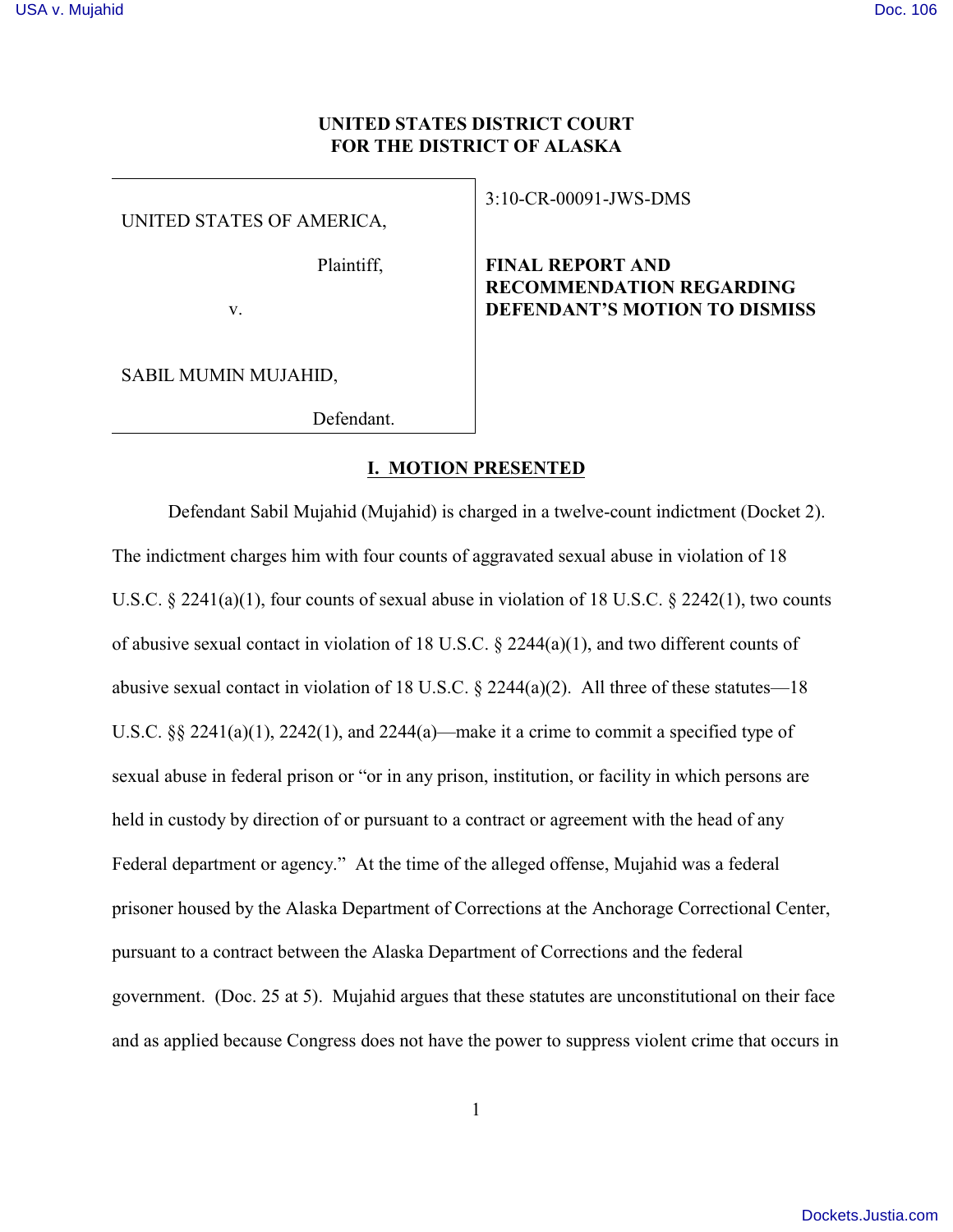state jails and that these three statutes contravene the Tenth Amendment. He therefore requests that this Court dismiss the indictment against him.

The Government opposes the motion. The Government argues that while Mujahid declares that he is challenging the statutes both facially and as applied, the supporting memorandum only puts forth a facial challenge and does not present an alternative argument explaining how the statute, if constitutional on its face, would nonetheless be unconstitutional as applied to Mujahid. The Government argues that based upon a recent Supreme Court case, United States v. Comstock, 130 S.Ct. 1949 (2010), the Necessary and Proper Clause provides Congress with the authority to enact statutes that address prison administration and safety, such as the three statutes at issue in the indictment.

### **II. DISCUSSION**

#### **A.** *Comstock* **– Necessary and Proper Clause**

The Government asserts that the Supreme Court's recent decision in Comstock contains reasoning and analysis that precludes Mujahid's argument about the validity of 18 U.S.C. §§ 2241(a), 2242(1), and 2244(a). In Comstock, the Court examined the constitutionality of 18 U.S.C. § 4248, which authorizes the Department of Justice to use a civil commitment procedure to detain a mentally ill, sexually dangerous federal prisoner beyond the date the prisoner would otherwise be released. The specific constitutional issue in Comstock was whether Congress has the authority under Article I of the Constitution to enact such a civil commitment program or whether such an enactment falls beyond the reach of Congress's enumerated powers. The Court made clear that the opinion did not address whether a civil commitment under the statute would violate other provisions under the Constitution, such as Due Process. Comstock, 130 S.Ct. at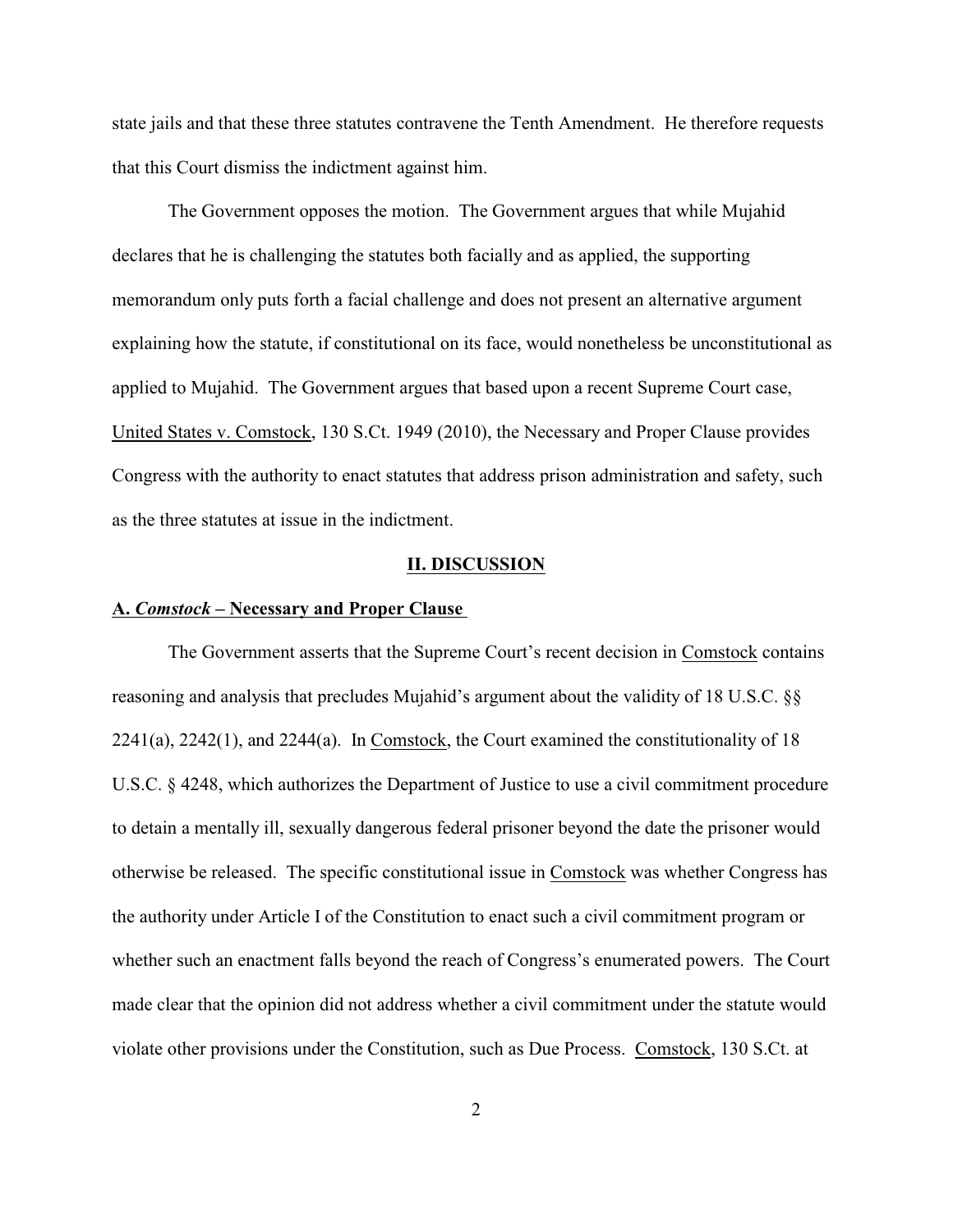1956.

The Supreme Court held that 18 U.S.C. § 4248 was constitutional under the Necessary and Proper Clause, Art. I, § 8, cl. 18. The Court based its decision on five considerations: "(1) the breadth of the Necessary and Proper Clause, (2) the long history of federal involvement in this arena, (3) the sound reasons for the statute's enactment in light of the Government's custodial interest in safeguarding the public from dangers posed by those in federal custody, (4) the statute's accommodation of state interests, and (5) the statute's narrow scope." Comstock, 130 S.Ct. at 1965. While the holding of Comstock does not address the statutes at issue in this case, the Court's discussion of the Necessary and Proper Clause and its discussion of the federal Government's custodial interest in safeguarding the public from dangers posed by those in federal custody are relevant to this Court's analysis.

When determining whether the Necessary and Proper Clause provides Congress with the power to enact a statute, courts must "look to see whether the statute constitutes a means that is rationally related to the implementation of a constitutionally enumerated power." Comstock, 30 S.Ct. at 1956. In order to enforce its specific enumerated powers—such as the power to regulate interstate commerce, to establish post offices, to enforce civil rights, to regulate naturalization, to spend funds for the general welfare— Congress may enact criminal laws pursuant to the Necessary and Proper Clause. Id. at 1957. So while nowhere in the Constitution is there mention of Congress's powers to create federal crimes beyond a specific few, the Supreme Court has recognized that the Constitution grants Congress broad authority under the Necessary and Proper Clause to create such crimes. Id.

The Court in Comstock rejected the respondent's argument that in order for the statute to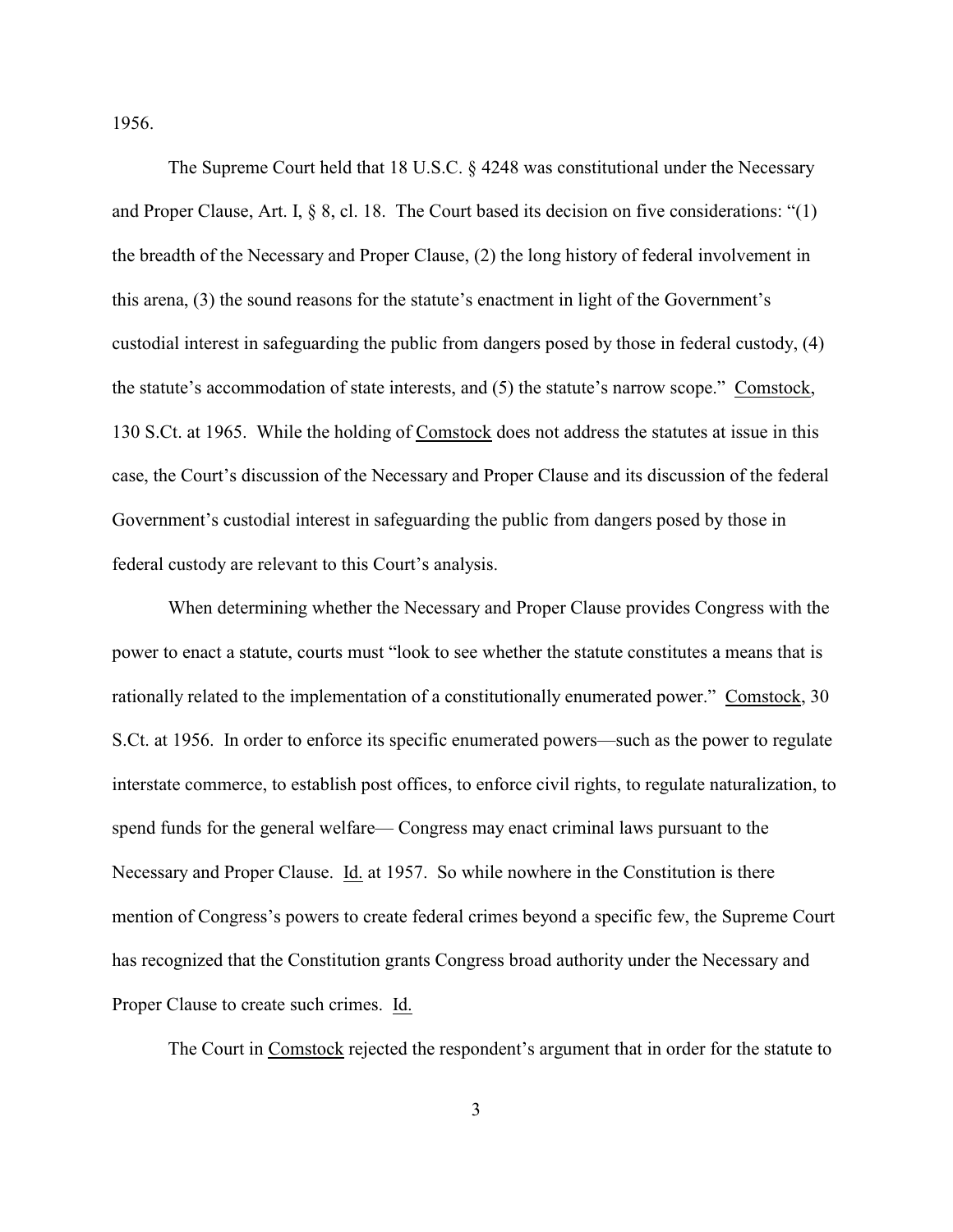be rationally related to the implementation of a constitutionally enumerated power and thus proper under the Necessary and Proper Clause, there cannot be more than a single step between an enumerated power and that statute. Id. at 1964. It reasoned that Congress, in order to enforce the federal criminal laws that are enacted in furtherance of its enumerated powers, has multiple levels of implied powers under the Necessary and Proper Clause. Congress can build prisons to house those sentenced under federal law and, in turn, "can enact laws that seek to ensure that system's safe and responsible administration," and "can also ensure the safety of the prisoners, prison workers and visitors, and those in the surrounding communities by, for example, creating further criminal laws governing entry, exit, and smuggling, and by employing prison guards to ensure discipline and security." Id. at 1958. In other words, even though not explicitly mentioned in the Constitution, Congress has the implied power to criminalize conduct pursuant to the Necessary and Proper Clause and from that implied power it has the additional power to imprison individuals who engage in that conduct and the power to enact laws governing prisons and prisoners. Id. at 1958, 1963-64.

The Court in Comstock also reasoned that 18 U.S.C. § 4248 is valid under the Necessary and Proper Clause because the federal Government has a responsibility to act as the custodian of federal prisoners. Again, while such power is not explicitly enumerated, the Court noted that this custodial power stems from Congress's power to enact criminal statutes that in turn implement constitutionally enumerated powers. Id. at 1961. As a custodian, Congress has the constitutional power to protect others from the danger federal prisoners may pose. Id. at 1961. The Court concluded that § 4248 is reasonably adapted to Congress's power to act as a custodian of its federal prisoners.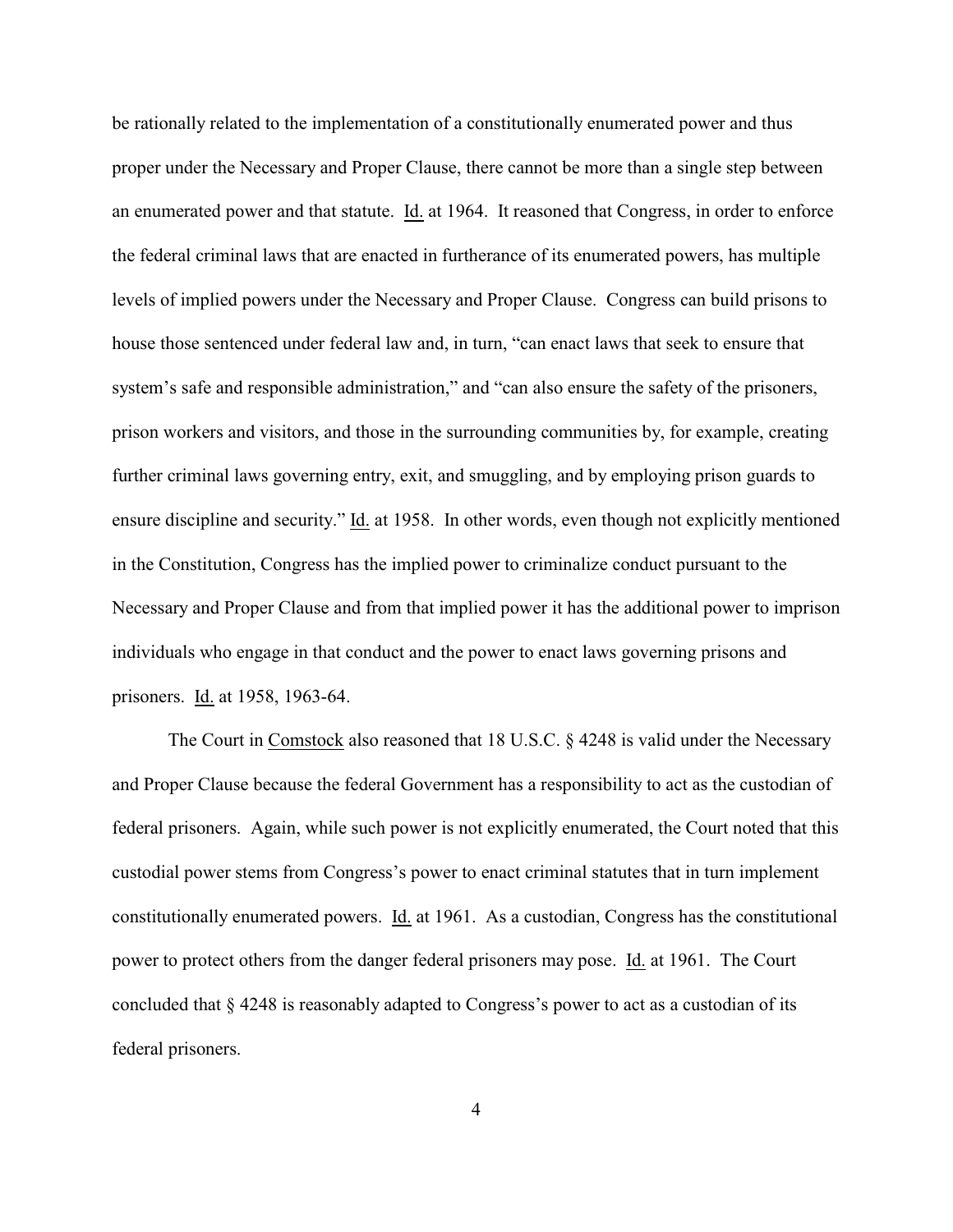## **B.** *Comstock's* **application to 18 U.S.C. §§ 2241, 2242, and 2244**

Comstock did not address the statutes challenged in this motion. Thus, the holding of Comstock is not directly applicable to the motion in this case. But the rationale used by the Supreme Court in upholding § 4248 under the Necessary and Proper Clause guides this Court's decision.

Based on the Court's rationale in Comstock, this Court must conclude that the criminal statutes in §§ 2241(a), 2242(1), and 2244(a)—all of which criminalize specific sexual conduct that occurs in federal prisons or prisons where federal prisoners are held pursuant to contract with a federal agency—are constitutionally enacted by Congress under the Necessary and Proper Clause. These statutes criminalize certain conduct that occurs in a place where federal prisoners are in custody. Federal prisoners are in custody because of convictions under federal criminal statutes, which Congress clearly has the power to enact in order to implement its enumerated powers. Because the federal government has custodial responsibilities in relation to these federal prisoners and in order to ensure the enforcement of the underlying federal criminal code, Congress has the further power to enact laws that govern prison administration and safety, such as laws that prohibit certain sexual conduct in places where federal prisoners are housed.

Mujahid contends that while Congress has the power to criminalize and punish conduct in order to effectuate an enumerated power, the statutes at issue—§§ 2241, 2242, and 2244—do not directly effectuate an enumerated power. As discussed above, the Court in Comstock clearly rejected the "respondents' argument that the Necessary and Proper Clause permits no more than a single step between an enumerated power and an Act of Congress." Comstock, 130 S.Ct. at 1964. It stated that, while removed from the enumerated powers by multiple steps, statutes that address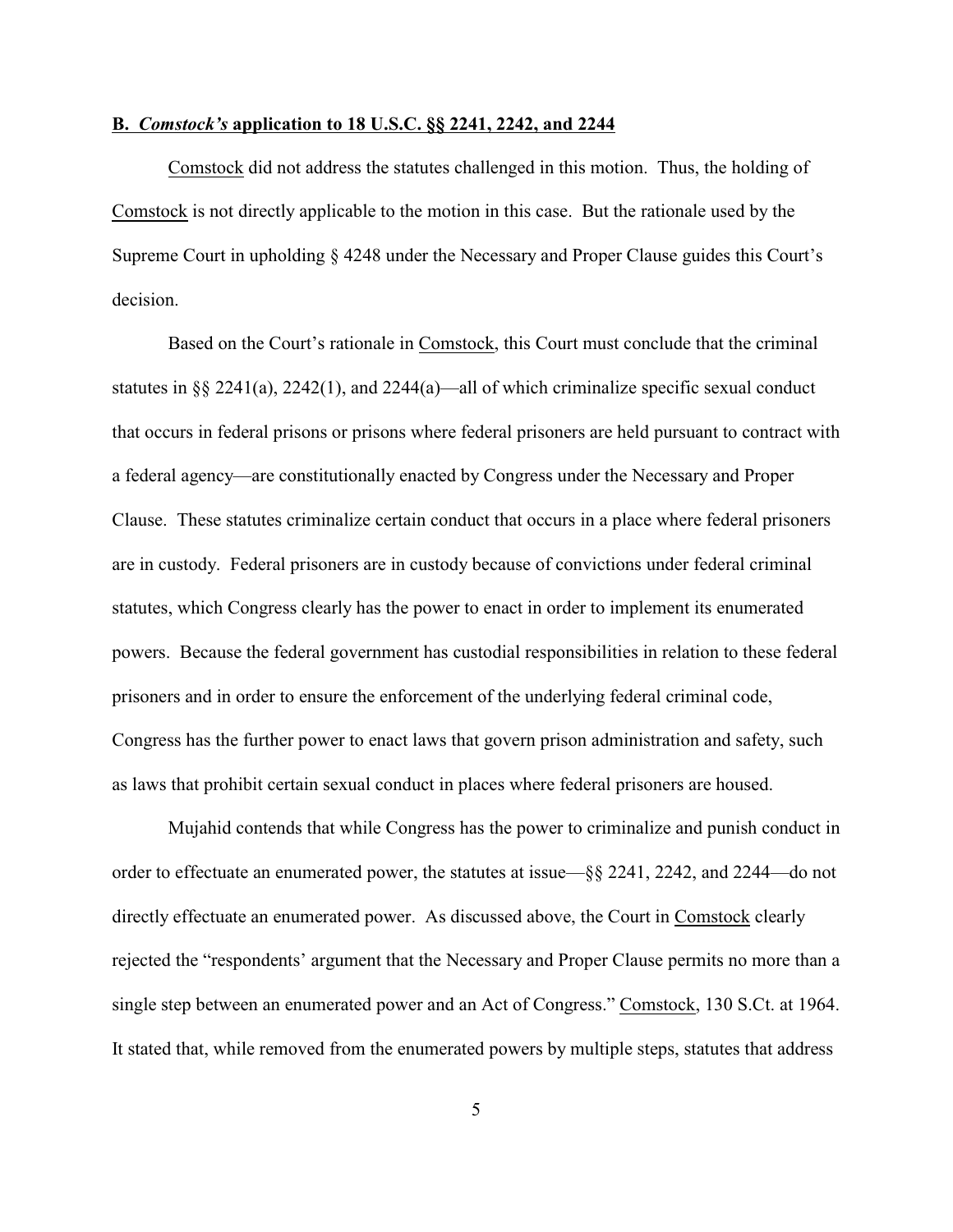prison safety and prisoner behavior are also valid under the Necessary and Proper Clause because they are still rationally related to the implementation of an enumerated power. It reasoned that federal criminal statutes are valid under that clause because they implement Congress's enumerated powers, and it further reasoned that criminal statutes regulating prisoner conduct and safety are also valid under the Necessary and Proper Clause because they help ensure the enforcement of the federal criminal framework. Id. at 1958. After careful review of the Comstock decision, it is clear that federal criminal statutes criminalizing abusive sexual conduct that occurs in federal prisons or places where federal prisoners are housed should be upheld as proper under the Necessary and Proper Clause.

While the allegations in this case stem from when Mujahid was housed at the jail in federal custody, he further argues that these statutes could be applied to prosecute state workers and inmates and other non-federal people and therefore the statutes are facially unconstitutional. The fact that the statute could be applied to a state prisoner housed in a facility where there are federal prisoners (which is not the situation in this case) does not alter this Court's analysis because the statutes are still a part of the larger federal prison management and safety framework. The statutes apply so that any crime committed in a place where federal prisoners are housed can be deterred and punished, protecting not only those near the federal prisoners but also protecting the federal prisoners from illegal conduct by state prisoners or prison workers.

This Court agrees with the Government that Mujahid has not advanced an as-applied constitutional argument in this case. As stated above, Mujahid was at the Anchorage jail as a federal prisoner. He did not make the Court aware of any other particular facts that suggest these statutes are unconstitutional as applied to him.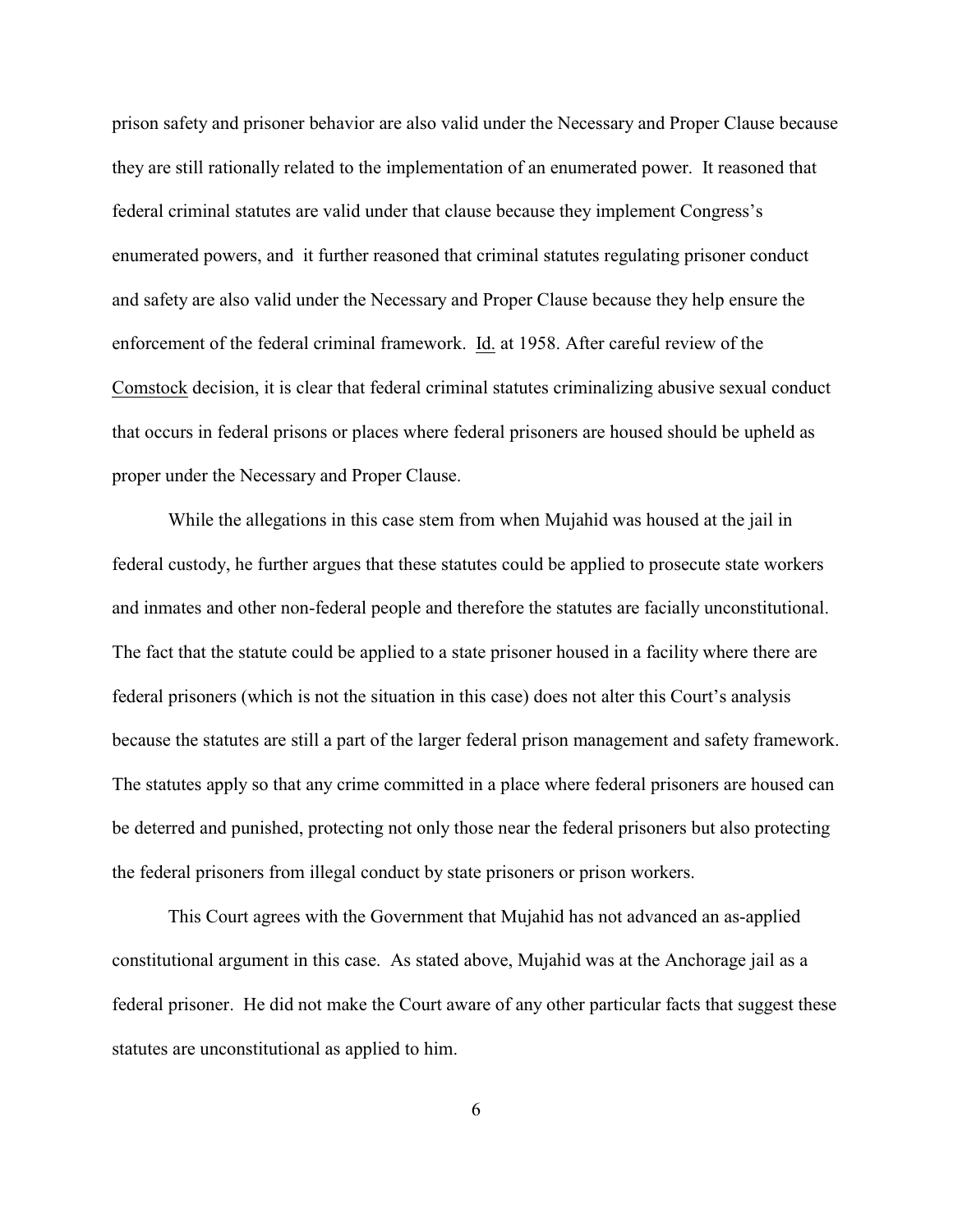#### **C. Tenth Amendment**

Mujahid also contends that the three statutes at issue in this case violate the Tenth Amendment because the power to punish violent conduct in state-owned jail facilities has been reserved to the state. Under the Tenth Amendment, "powers not delegated to the United States by the Constitution, nor prohibited by it to the States, are reserved to the States respectively, or to the people." U.S. Const. Amend. X. But this Court has concluded, based on Comstock, that the statutes are valid under the Necessary and Proper Clause and thus are authorized by the Constitution. Because the Constitution authorizes the federal Government to enact laws related to federal prisoners, including laws that address violent conduct in facilities where federal prisoners are held in custody, such power is not within the exclusive province of the state. See Comstock, 130 S.Ct. at 1962.

## **III. RESPONSE TO OBJECTIONS**

This Court has reviewed the objections to the Initial Report and Recommendation filed by the defendant and the Government's response and finds the objections to be without merit. The defendant argues that the statutes under review in this case do not satisfy three of the five considerations articulated in United States v. Comstock, when the U.S. Supreme Court reviewed the statute allowing a federal district court to order the civil commitment of a sexually dangerous prisoner, beyond the date the prisoner would otherwise be released, and found the law to be constitutional under the Necessary and Proper Clause. The Supreme Court articulated five considerations when reaching its decision.

We take these five considerations together. They include: (1) the breadth of the Necessary and Proper Clause, (2) the long history of federal involvement in this arena, (3) the sound reasons for the statute's enactment in light of the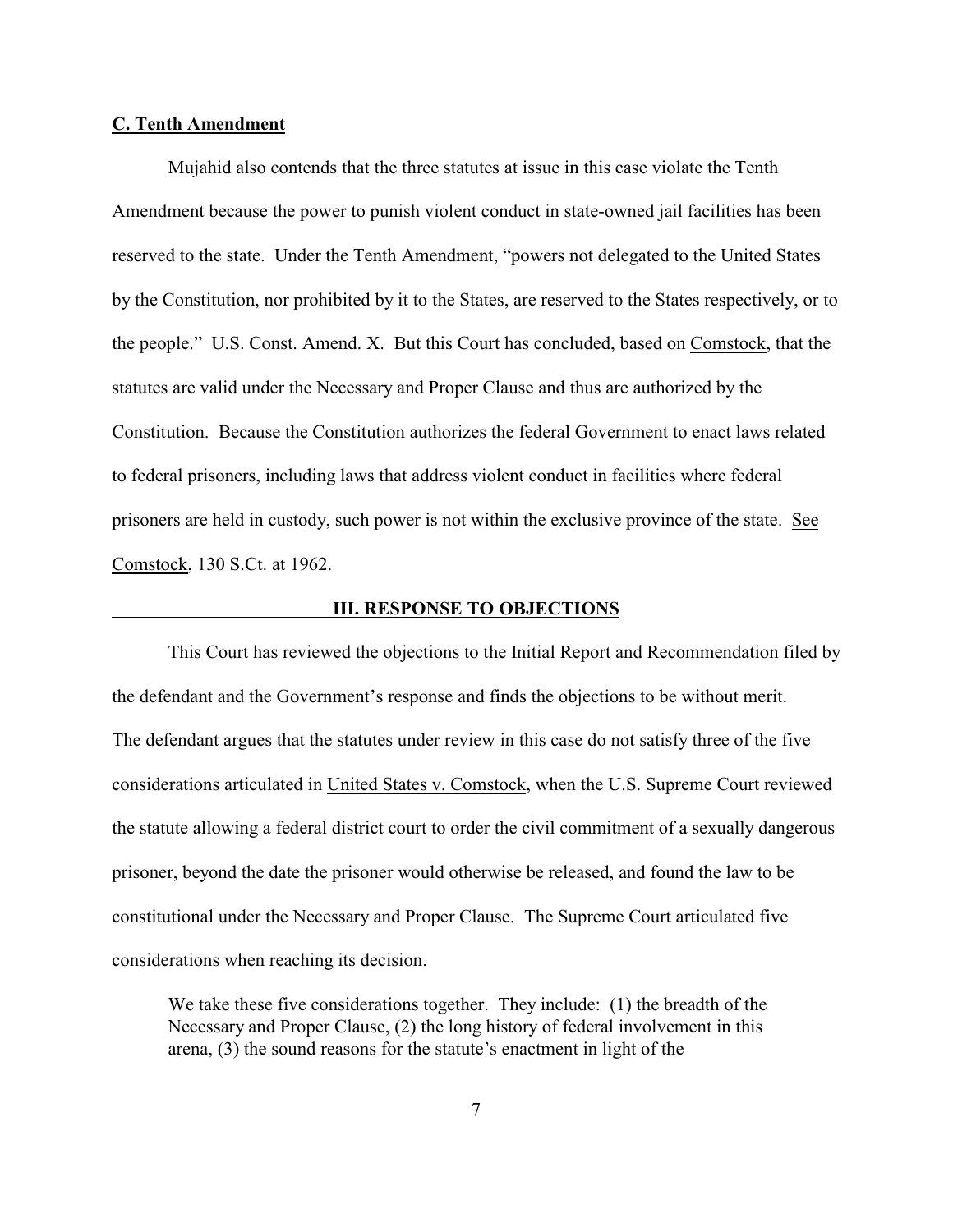Government's custodial interest in safeguarding the public from dangers posed by those in federal custody, (4) the statute's accommodation of state interests, and (5) the statute's narrow scope.

Comstock at 1965.

The Government, in its response, argues that nothing in the Comstock case states that all

five considerations must be present for a statute to be upheld as constitutional under this clause.

While the Government's response is persuasive, it is not necessary to resolve the matter at this

time because each of the five considerations are present when reviewing the statutes at issue.

In the majority opinion, the Comstock Court stated at 1958:

. . . Congress, having established a prison system, can enact laws that seek to ensure that system's safe and responsible administration by, for example, requiring prisoners to receive medical care and educational training. . . . . And can also ensure the safety of the prisoners, prison workers and visitors, and those in surrounding communities by, for example, creating further criminal laws governing entry, exit, and smuggling, and by employing prison guards to ensure discipline and security. (Citations omitted.)

In the dissenting opinion, Justice Clarence Thomas agreed that laws which govern the behavior

of federal prisoners while incarcerated for the violation of federal criminal laws that further

enumerated powers of the Government were constitutional under the Necessary and Proper

Clause, stating:

The Necessary and Proper Clause does not provide Congress with authority to enact any law simply because it furthers other laws Congress has enacted in the exercise of its incidental authority; the Clause plainly requires a showing that every federal statute "carries into Execution" one or more of the Federal Government's enumerated powers. Federal laws that criminalize conduct that interferes with enumerated powers, establish prisons for those who engage in that conduct, and set rules for the care and treatment of prisoners awaiting trial or serving a criminal sentence satisfy this test because each helps to "carry into Execution" the enumerated powers that justify a criminal defendant's arrest or conviction. . . . .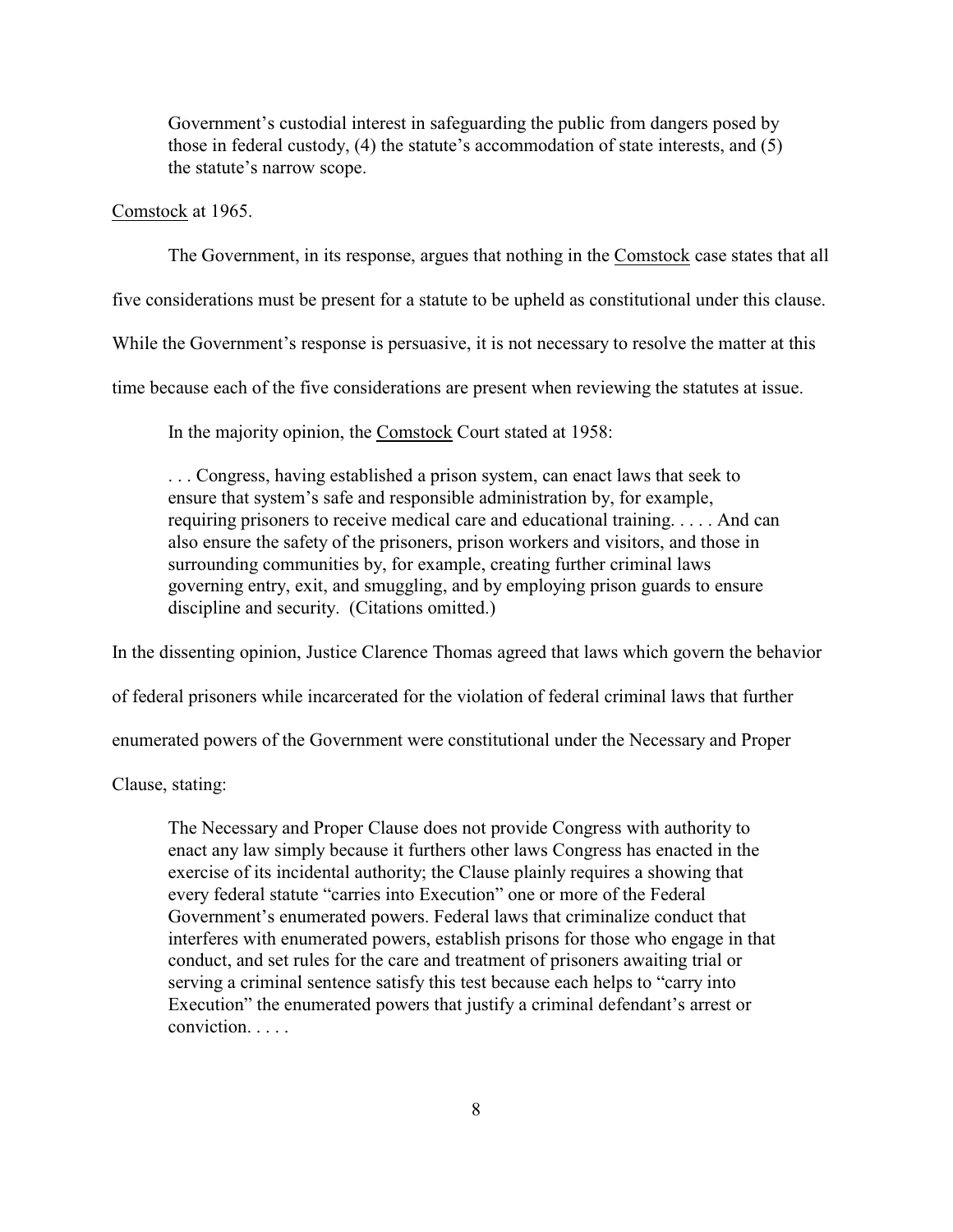Comstock at 1976.

Thus, criminal laws governing the behavior of federal prisoners while incarcerated, to insure discipline and security and the safety of prisoners and the surrounding communities, are properly within Congress' powers under the Necessary and Proper Clause; clearly there has been a long-standing federal interest in this arena, and there are sound reasons for enactment of the statutes in light of the Government's custodial interest in safeguarding the public (including other federal and state prisoners and prison workers) from dangers posed by those in federal custody.

When considering the fourth and fifth Comstock considerations, this Court concludes the statutes also accommodate state interests. As the Government pointed out, nothing in the three statutes outlawing sexual abuse by a federal prisoner incarcerated in a state facility prohibits the state from pursuing legal action against the federal prisoner. Further, the statutes are narrowly drawn and permit federal prosecution of a crime by a federal prisoner in a state prison or facility only when the federal prisoner is held "by direction of or pursuant to a contract or agreement with the head of any Federal department or agency. . . ." 18 U.S.C. § 2241; 18 U.S.C. § 2242; and 18 U.S.C. §2244. In the absence of agreement by the state to house federal prisoners, the federal prosecution cannot go forward. Thus, all five considerations articulated in Comstock are present.  $/ / /$ 

/ / /